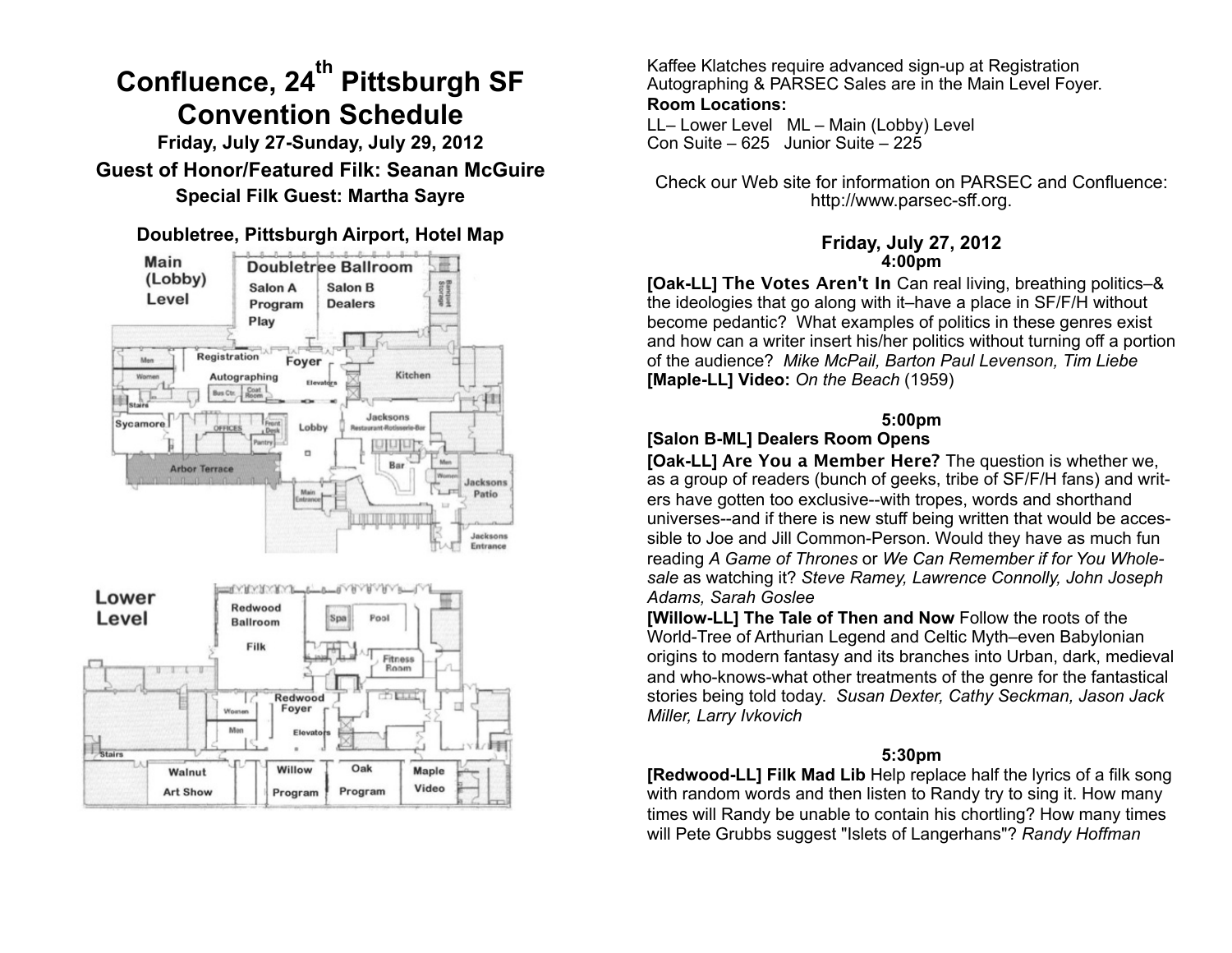#### **6:00pm**

## **[Walnut-LL] Art Show Opens**

**[Oak-LL] Reading** *Dark Faith 2* Lucy Snyder, Tim Waggoner **[Willow-LL] We Don't Cotton to Strangers 'Round Here** The concept of the outsider--alien, stranger, roving warlock–is a powerful but oft-used trope in Science Fiction, Horror, and Fantasy. What draws writers (and readers) to this concept and how do writers make it fresh? A discussion on past examples–bring your copies of Camus' *The Stranger* for bonus points!–and where it stands in the 21st century. *Charles Oberndorf, Susan Urbanek Linville, Ken Chiacchia, Jason Jack Miller* 

**[Redwood-LL] Pegasus Awards** We'll peruse the results of the Brainstorming Poll for possible song, songwriter, and performer nominees for the filk community's 2012 Pegasus Awards. The nominations are held open until the end of the month just for Confluence attendees, so come get ideas for filling out your ballot! *Randy Hoffman*

## **6:15pm [Maple-LL] Video:** *The Day the Earth Caught Fire* **(1961)**

## **7:00pm**

**[Foyer-ML] Autographing** *Tim Waggoner, Kenneth Cain* **[Oak-LL] Ten Top Tropes to Be Aware of (and How to Use Them)**  Yes, there are probably more than ten, but starting with Verne & Welles, there are specific human actions that arise when thrown into problems of space travel, time travel, apocalypse, and worldchanging technological discoveries. What are the really good ones? Are any new ones on the shelves today? *Heidi Ruby Miller, Jonathan Maberry, Herb Kauderer, Gary Braunbeck*

**[Willow-LL] Iron-Writer Collaboration** The audience provides words (nouns adjectives, verbs, you know, those things) the panelists cobble together a title from them and a story plot to fit it. How many viable stories can you come up with in 55 minutes?*Christopher J. Pisano, KT Pinto, Diane Ackley-McPhail, Lawrence Connolly* **[Redwood-LL] Concert: Mark Bernstein**

#### **8:00pm**

**[Salon B-ML] Dealers Room and [Walnut] Art Show Close [Oak-LL] Helpful Hints You'll Never Hear from Heloise** The creative process–it differs from person to person, but there have to be some general things that everyone uses. How does the process

start, how can the germ of an idea be fleshed out and built into something fantastic? What kind of "Oh, that's clever, I wouldn't have thought of that..." tips can be used to make the stories better? *Rand Bellavia, Seanan McGuire, Michelle Sagara, Bud Sparhawk* **[Willow-LL] Don't Make Me Sick** Biologic and biomedical science fiction is still a lot of unused territory Why do we insist that it has to be space? And when we have the technology to make ourselves, or at least our characters better than before, why don't we? *Ken Chiacchia, Susan Urbanek Linville, Kathleen Sloan, Sarah Goslee* **[Redwood-LL] Concert: Jonah Knight [Maple-LL] Video:** *Prophecies of Nostradamus* **(1974) [225] Beer Tasting of the 13 Colonies** *Jim Mann, JJ Walton* 

#### *9:00pm*

**[Oak-LL] Alpha Debrief** *Diane Turnshek, Cassie Krahe, David Barr-Kirtley, Tamora Pierce*

**[Willow-LL] Artistic Fundraising** There are all sorts of tools available on the internet to use to raise funds for your personal creative projects. Which ones are good for what you want to do and how do you sell everyone on the idea? (I have a hat and I know how to use it; don't make me pass this thing) *Steve Ramey, Devo Spice, Heidi Ruby Miller, Insane Ian*

**[Redwood-LL] Concert: Carolyn Brown**

## **10:00pm**

# **[Oak-LL] Reading: Triangulation**

**[Willow-LL] Snark and the City** A discussion and examination of urban fantasy and it's place in "standard" fantasy (we'll leave **that** definition to the panelists). Comparison of medieval fantasy vs urban fantasy. How much does the idea of urban fantasy rely on the attitude and ennui of the main characters and readers? *Lucy Snyder, KT Pinto, Jon Sprunk, Denise Verrico*

**[Redwood-LL] Concert: Devo Spice**

**[625] Kaffee Klatsch:** *Jonathan Maberry, John Joseph Adams*

**10:30pm** 

**[Oak-LL] Reading:** *Jason Jack Miller* 

*11:00pm* 

**[Redwood-LL] Open Filking**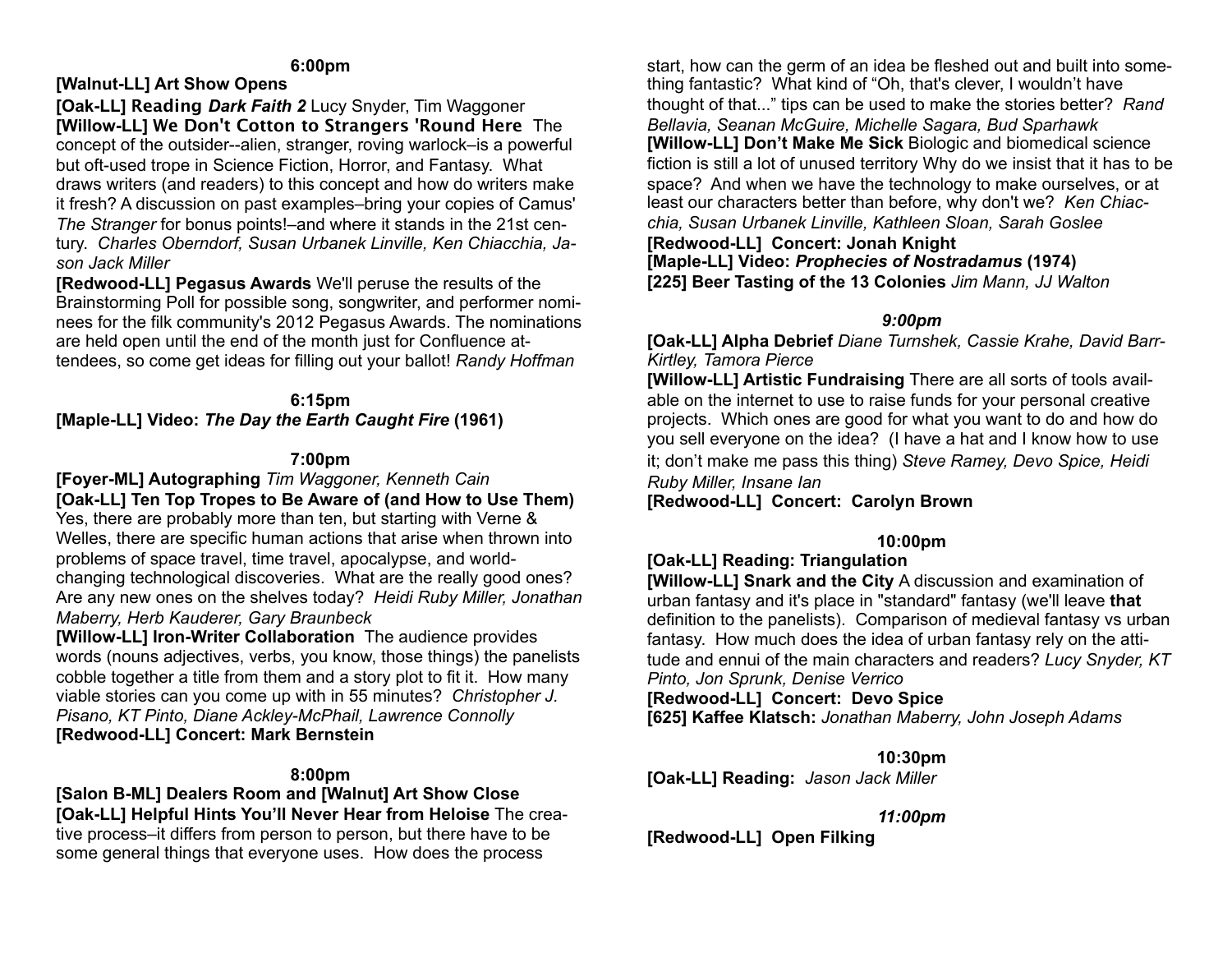## **Saturday, July 28, 2012**

## *9:00am*

**[225] Writing Exercises** Bring your own laptop/paper *Ade Conway* **[Sycamore-ML] Writers Workshop** (Open only to people who signed up before the con) *Paul Anderson, Tim Waggoner*

## **10:00am**

**[Salon B-ML] Dealers Room and [Walnut-LL] Art Show Open [Salon A-ML] Identity Theft** What to do when your consciousness is moved into a body where it doesn't belong? Will the real original please stand up? Philip K. Dick would love it. And why does everyone think my clone would know what I know? *Bud Sparhawk, Alan* 

*Katerinsky, Steve Ramey, Barton Paul Levenson*

**[Foyer-ML] Autographing:** *John Joseph Adams, James Daniel Ross* **[Oak-LL] Presentation: PowerPoint Vampire** *Denise Verrico* **[Willow-LL] When Does It Stop Being a Genre?** When does it stop being genre fiction and become literature (or best seller)? Michael Crichton, Stephen King, J.K. Rowling–should we still like them if the onus is removed? SF/F/H are being taught as part of literature courses in schools. Can we still consider the stories being taught as real genre fiction now that it has reached "literature" status? John Alfred Taylor, Charles Oberndorf, Herb Kauderer, Eric Beebe **[Maple-LL] Video:** *Titan A. E.* (2000)

**[225] Tea with Tammy** *Tamora Pierce* (Sign up at Registration)

## **11:00am**

**[Salon A-ML] I Read Your Story and…the Problems/Strengths as** 

**I See Them** What are the strengths and weaknesses of critique groups and beta readers? How do you determine what are good groups and readers? Our panelists discuss the trial-and-error they've gone through in finding their first-readers. *Michelle Sagara, David Barr Kirtley, Heidi Ruby Miller, Jon Sprunk*

**[Foyer-ML] Autographing** *Paul Melko, Garry Braunbeck, Lucy Snyder*

**[Oak-LL] Aliens Near & Far Presentation** Aliens have long been the subject of SF stories & films, but will we even get the chance to meet any? Find out about few aliens living on Earth and the possibility of finding aliens in our solar system and beyond. *Susan Urbanek Linville* **[Willow-LL] Changing Landscapes** Where do people get their reading material? Brick-and-mortar bookstores have been transitioning to the Web and, from there, to Nooks and Kindles and tablets. How

have the changes in technology, the small presses, and the selfpublishers changed the consumer landscape and where do readers go from here? How has marketing changed between the Big 6 publishers and the independents and where does that leave the writer? *Larry Ivkovich, Brian Koscienski, Mike McPhail, Tamora Pierce* **[Redwood-LL] Performance Theory** Every performance involves an intricate interplay between audience and performer(s), but most are unaware of the dynamics involved. Learn some basic concepts of performance preparation and audience psychology to build your selfawareness and confidence. *Pete Grubbs*

**11:30am [Maple-LL] Video:** *When Worlds Collide* **(1951)**

# **12:00pm - Noon**

## **[Walnut-LL] Art Show Closes**

**[Salon A-ML] Let's Get Series-Ish** What does it take to write a series–plans, pitfalls, and problems to be faced. And what can one do to keep it consistent from first novel to last word? L*ucy Snyder, Jon Sprunk, KT Pinto, Seanan McGuire*

**[Oak-LL] Exo-Solar Planets, Recent Scientific developments and What Stories will We Tell?** How is space exploration (or lack thereof) as well as new technology and discoveries changing the face of contemporary SF? *Susan Urbanek Linville, Ken Chiacchia, Paul Melko, Alan Katerinsky*

**[Willow-LL] Psychology of Horror** What scares horror writers (besides clowns and ducks)? and how do they use it to make their stories just a little more unsettling? *Gary Braunbeck, Jonathan Maberry, Lawrence Connolly, C. Bryan Brown*

**[Redwood-LL] Concert: Rob Wynne**

**[625] Kaffee Klatsch** *Larry Ivkovich, Jason Jack Miller, Sarah Goslee*

# **12:30pm**

**[Sycamore-ML] Art Demo: Amber** (until 1:45) *Nancy Janda*

# **1:00pm**

**[Salon A-ML] Writing Round Table** (lasts until 3pm) Probably the scariest panel of all. Writers talk about what they do. The bare bones of what it takes to put the words on the page, how they got started, what inspires them, why they keep doing it & why they all appreciate those of us who read it. Very definitely free form conversa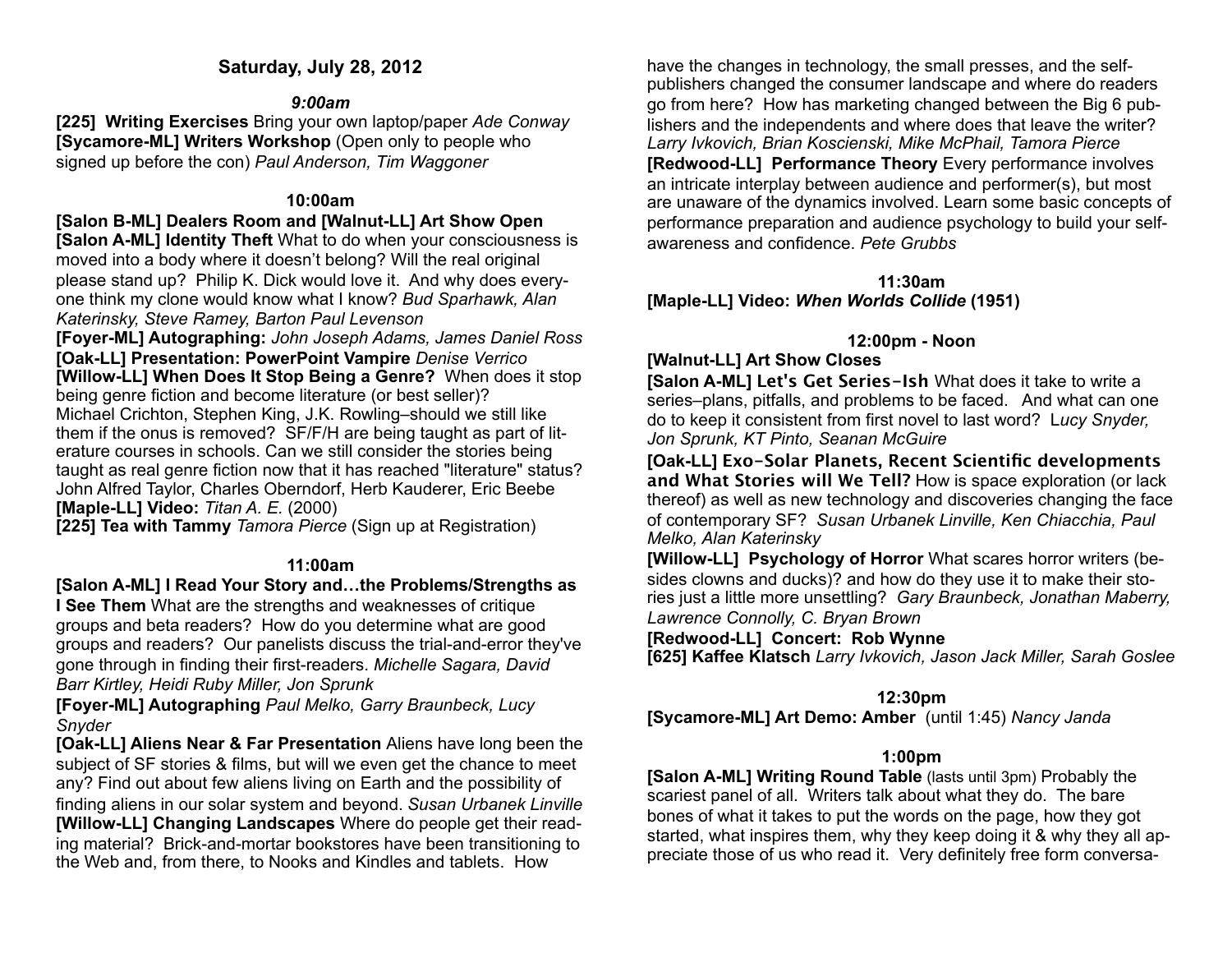tion. *Paul Anderson, Jason Jack Miller, Michelle Sagara, John Alfred Taylor, Eric Leif Davin, Paul Melko, Bud Sparhawk, Gary Braunbeck*

## **[Foyer-ML] Autographing** *Tamora Pierce*

**[Oak-LL] Yes They Bite** So many people have used the scary bloodsuckers to the point that they now sparkle and worry about what other people think of them. They aren't the undead, they are the lifeimpaired. What is the fascination and now that Sookie Stackhouse and the Cullin Clan have wound up their stories, what is on the admittedly dark horizon for vampires now? *Denise Verrico, KT Pinto, Christopher Pisano, Barton Paul Levenson*

**[Willow-LL] Half Past the Apocalypse** Dystopias: are they all worked out? What do the doomsday scenarios tell us about our ideas of entertainment? Is it time to swing the pendulum in a different direction? or is it too much fun to talk about how dreadful things are gonna get? *Tim Waggoner, Cathy Seckman, Sarah Goslee, Kenneth Cain* **[Redwood-LL] Concert: Insane Ian**

## **[Maple-LL] Video:** *The Satan Bug* **(1965)**

**[625] Kaffee Klatsch** *Danielle Ackley-McPhail, Mike McPhail*

#### **2:00pm**

**[Salon A-ML] Writing Round Table** (Continues from 1pm) **[Foyer-ML] Autographing:** *KT Pinto, Jon Sprunk, Heidi Ruby Miller* **[Oak-LL] Keeping within the Constraints** Not all of this is as free form as it looks. The songs have to follow certain structural guidelines–at least to be good and singable; the stories have to include thematic elements to qualify for anthologies. Is there a best way to do this and still produce exceptional work? And how can we recognize the times to throw the rule book out the window? *Cat Faber, Seanan McGuire, James Daniel Ross, Elektra Hammond*

**[Willow-LL] SF/F/H in TV and Movies** It holds a special place in our hearts & even inserts the fingers of geek culture into the hearts & minds of mundane culture, but do those Hollywood folks really know what they're doing? Can they do justice to a real SF story? *Chris Pisano, Tim Waggoner, Jeff Young, Susan Dexter*

**[Redwood-LL] Concert: Pete Grubbs**

**[625] Kaffee Klatsch** *Herb Kauderer, Alan Katerinsky*

#### **2:15pm**

**[Sycamore-ML] Art Demo: Free-form Crochet** (until 3:30) *Kathy Evans*

**3:00pm [Salon A-ML] Guest of Honor Talk: Seanan McGuire [Maple-LL] Video:** *Day of the Triffids* (1962)

#### **4:00pm**

**[Salon A-ML] The Dark Descent**–**25 Years Later** A discussion of horror with the editor of this landmark anthology and three working writers of the field. How has horror changed? What makes the horror succeed and fail? Has horror changed significantly since *The Dark Descent* was first published 25 years ago? *David Hartwell, Paul Anderson, Tim Waggoner, Jonathan Maberry*

**[Foyer-ML] Autographing** Seanan McGuire

**[Sycamore-ML] Reading: The Shattered Visage Lies and Other Selections** *Brian Koscienski, Christopher J. Pisano* **[Oak-LL] Editors**–**What do They** *Really* **Want** Good question–here are a few, what do they have to say? *John Joseph Adams, Jeff Young, Eric Beebe, Danielle Ackley-McPhail, Sarah Goslee*  **[Willow-LL] History of the Tale** Today's stories–sometimes the roots go a lot deeper than you know. Where do they come from and where can we find others? *John Alfred Taylor, Eric Leif Davin, Charles Oberndorf, Susan Dexter*

**[Redwood-LL] Special Filk Guest Concert: Martha Sayre [625] Kaffee Klatsch** *Denise Verrico, James Daniel Ross* 

**4:30pm**

**[Maple-LL] Video:** *Miracle Mile* **(1988)**

## *5:00pm*

**[Foyer-ML] Autographing:** *Michelle Sagara, Lawrence Connolly* **[Sycamore-ML] Reading: Burly Men of Horror** *Kenneth Cain, C. Bryan Brown*

**[Oak-LL] When the Cutting Edge Isn't Sharp Enough** Higgs Boson. What will the writers extrapolate from what's going on now and what technologies or dynamic social interaction will need to be looked at to find the "Next Big Thing." *David Hartwell, Paul Melko, Eric Beebe, Charles Oberndorf* 

**[Willow-LL] Alpha Q&A with GoH** *Seanan McGuire* **[Redwood-LL] Concert: Cat Faber**

**[625] Kaffee Klatsch** *Brian Koscienski, Christopher J. Pisano, Jeff Young*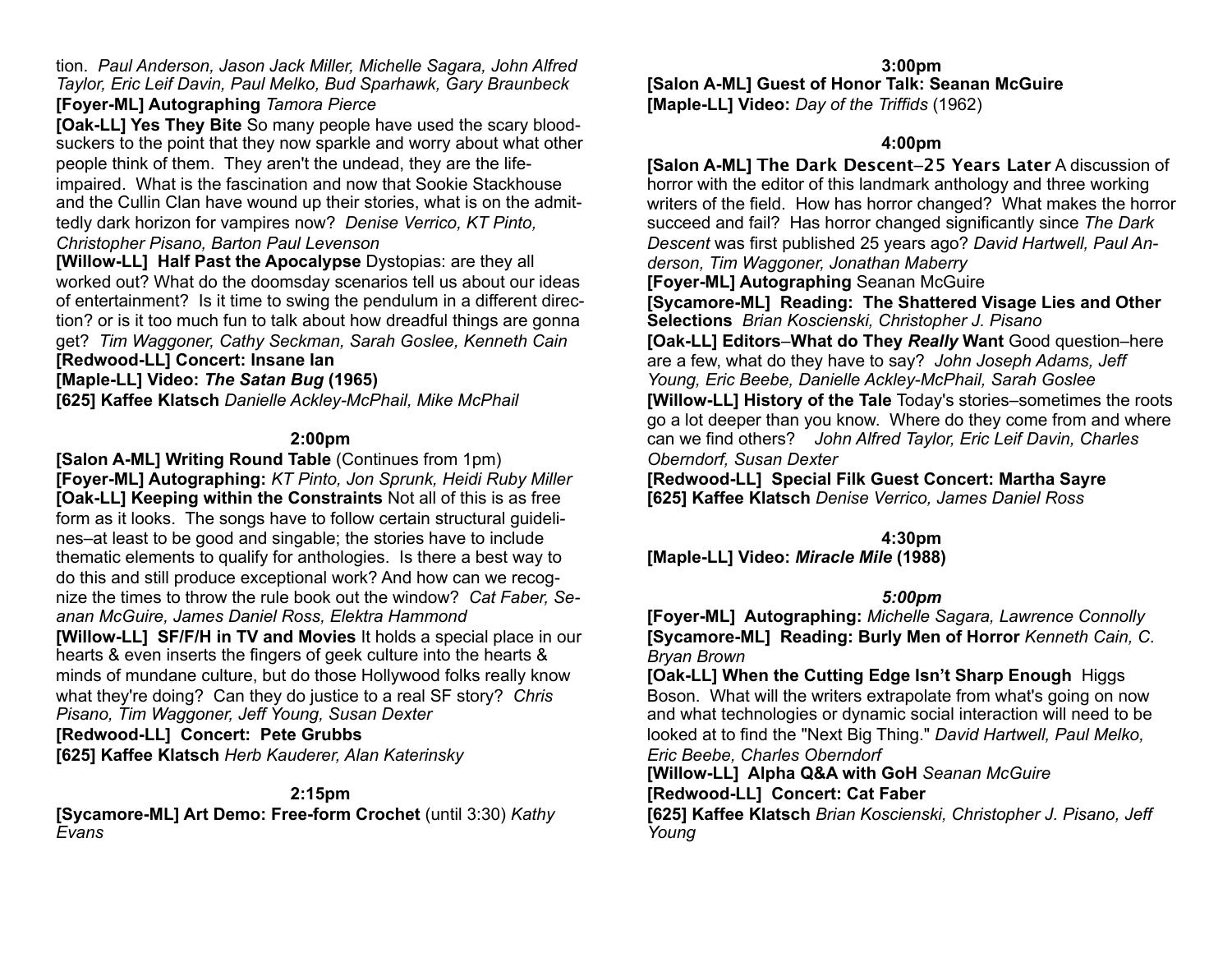#### *6:00pm*

**[Salon B-ML] Dealers Room and [Walnut-LL] Art Show Close**

**[Oak-LL] Can't We Just Get Along?** Stories, books, songs. With so many creative things to do, it's only natural that sometimes we work together to create something beyond the scope and abilities of just one person. What are the good things and bad things about collaboration? Can compromise actually lead to a better result? Lyrics and music, Editors and writers, the perils and perks of working together. Whether it be authors with authors, authors with songwriters, songwriters with songwriters, good results will always speak for themselves. *Jonah Knight, Rand Bellavia, John Joseph Adams, Christopher J. Pisano*

**[Maple-LL] Video:** *Dr. Strangelove* **(1964)**

#### **7:00pm**

**[Foyer-ML] Autographing:** *Jonathan Maberry, Jeff Young, Jason Jack Miller*

## **[Sycamore-ML] Reading:** *Cathy Seckman*

**[Oak-LL] Bastard, Bitches and Bad Guys** What makes a villain believable, horrible...and readable? What keeps them realistic? Even Snidely Whiplash had a mother. As readers, what do we think makes a good villain? As writers how difficult is it to create a memorable one? And do great villains engender great heroes? or vice versa? *Paul Anderson, David Hartwell, Brian Koscienski, Eric Leif Davin*

**[Willow-LL] A Medicine for the Military** Whether portrayed as villains or heroes, it helps to know more than just ranks. what are the tricks to doing realistic and good military stories? *Mike McPhail, James D Ross, Tim Liebe, Bud Sparhawk*

**[625] Kaffee/Beer Klatsch:** *Gary Braunbeck, Lucy Snyder* 

#### **7:30pm**

**[Sycamore-ML] Reading:** *Jon Sprunk*

## **8:00pm**

**[Salon A-ML] Musical Travesty: SupermAnnie** What if a young orphan wishing for a family were taken under the wing of someone rich and bald? A Parallax Second Players Production

**[Oak-LL] A History of the Pulps and How We got Here from There** Early in the 20th Century, magazines like *Argosy* gave rise to writers like Edgar Rice Burroughs, ultimately leading to Hugo Gernsback's brilliant idea for a magazine dedicated to stories of scientifiction. Where we came from, where we are now–where are we going? *Tim Liebe, Eric Leif Davin, John Alfred Taylor, Kenneth Cain* **Maple-LL] Video:** *Last Night* **(1998)**

## **9:00pm**

**[Sycamore-ML] Reading:** *Living Dead 2 John Joseph Adams, Gary Braunbeck, Jonathan Maberry, David Barr Kirtley* **[Oak-LL] Reading:** *John Alfred Taylor* **[Willow-LL] Reading:** *Defending the Future**Danielle Ackley-McPhail James Daniel Ross, Bud Sparhawk, Jeff Young* **[625] Kaffee/Beer Klatsch:** *John Sprunk, Ken Chiacchia* 

## **9:30pm**

**[Salon A-ML] Filk Guest Concert: Seanan McGuire (and friends) [Oak-LL] Reading:** *Denise Verrico* **[Maple-LL] Video:** *2012* **(2009)**

## **10:00pm**

**[Oak-LL] Sins Are Refreshed: Frank Discussions, Erotic Readings and Naughty Jokes** An examination of erotica in the genres. *KT Pinto, Elektra Hammond, Kevin M. Hayes* **[Willow-LL] Reading: Defending the Future (continued)**

*11:00pm* 

**[Salon A-ML] Open Filk**

## *Sunday, July 29, 2012*

*9:00am*  **[Sycamore-ML] Writing Exercises** Bring your own laptop *Ade Conway*

## **10:00am**

**[Salon B-ML] Dealers Room and [Walnut] Art Show Open [Foyer-ML] Autographing:** *Denise Verrico, Danielle Ackerley-McPhail*

**[Salon A-ML] They're Coming to Get You, Barbara, Again and Again and Again** Zombies have dominated the mainstream horror landscape for over a decade. Some people are sick to death (pun not intended) of them, while others look to the living dead as a necessary